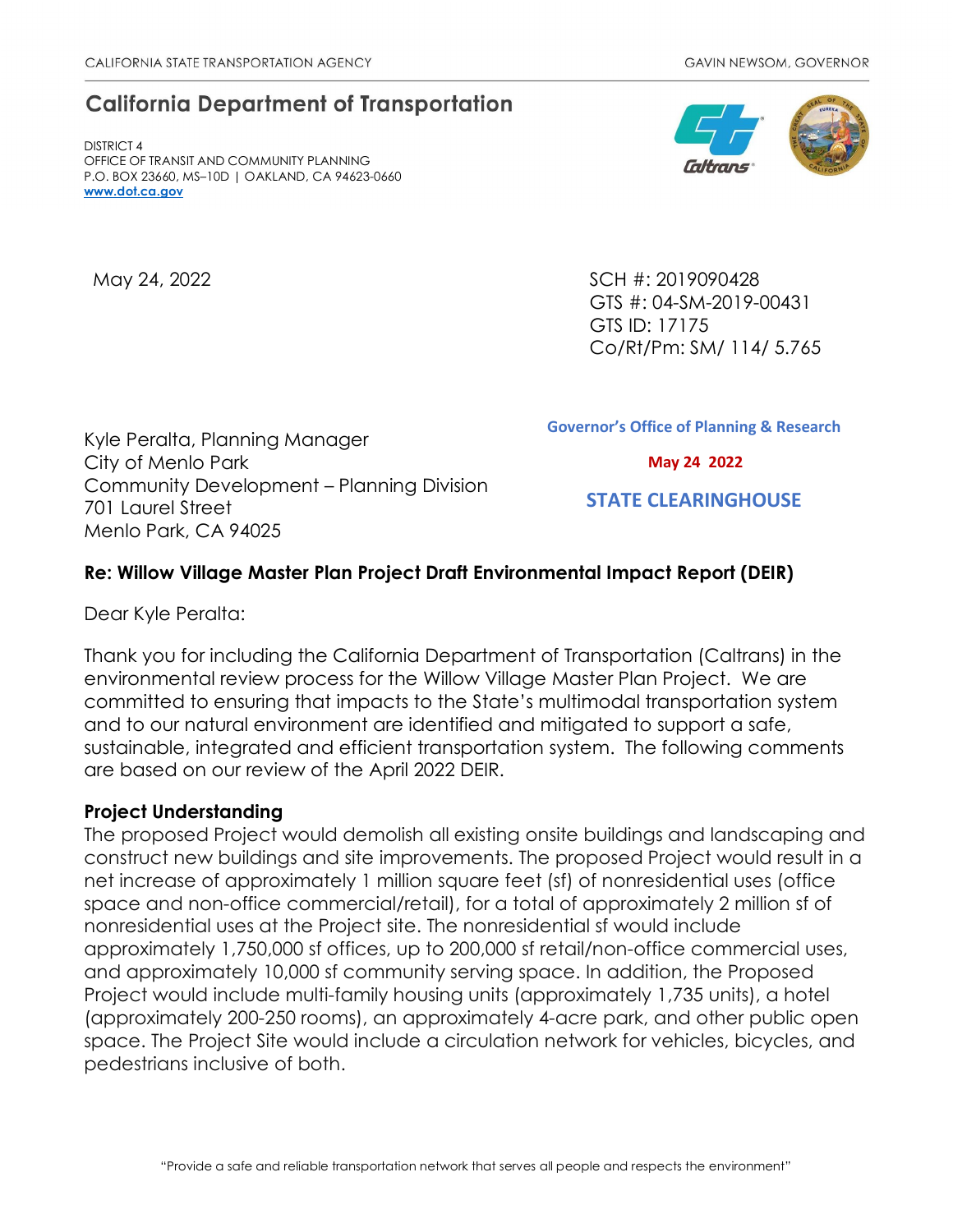Kyle Peralta, Planning Manager May 24, 2022 Page 2

#### **Travel Demand Analysis**

With the enactment of Senate Bill (SB) 743, Caltrans is focused on maximizing efficient development patterns, innovative travel demand reduction strategies, and multimodal improvements. For more information on how Caltrans assesses Transportation Impact Studies, please review Caltrans' [Transportation Impact Study](https://dot.ca.gov/-/media/dot-media/programs/transportation-planning/documents/sb-743/2020-05-20-approved-vmt-focused-tisg-a11y.pdf)  [Guide \(](https://dot.ca.gov/-/media/dot-media/programs/transportation-planning/documents/sb-743/2020-05-20-approved-vmt-focused-tisg-a11y.pdf)*[link](https://dot.ca.gov/-/media/dot-media/programs/transportation-planning/documents/sb-743/2020-05-20-approved-vmt-focused-tisg-a11y.pdf)*[\).](https://dot.ca.gov/-/media/dot-media/programs/transportation-planning/documents/sb-743/2020-05-20-approved-vmt-focused-tisg-a11y.pdf)

Caltrans' acknowledges that the project Vehicle Miles Travelled (VMT) analysis and significance determination are undertaken in a manner consistent with the Office of Planning and Research's (OPR) Technical Advisory. Per the DEIR, this project is found to have significant VMT impacts. Caltrans supports the Transportation Demand Management (TDM) Program and encourages yearly monitoring to evaluate the effectiveness of the TDM measures proposed, in conjunction with the City of Menlo Park and C/CAG.

Regarding the Transportation Impact Analysis (TIA), please consider the following:

- Include the Hamilton North and Hamilton South redevelopment sites in all Figures in the TIA depicting the proposed project;
- To fully understand the movement of the Bayfront Expressway between Marsh Road and University Avenue, include a typical field observation day, instead of the atypical observation day (page 44);
- Clarify the method and tools used for the Freeway Analysis. Note that the Freeway Analysis should be conducted for the 2040 Cumulative Conditions;
- Provide details of freeway analysis to substantiate information in Table 23 (i.e., demand volumes, capacities that reflect field conditions). Also, clarify if demand volumes or count volumes are used in the analysis;
- Clarify if the Traffic Volumes of both existing and near term plus project conditions used in the Ramp Capacity Analysis are count volumes or demand volumes. The analysis should be based on demand volumes; and
- The notes in Table 26 in the TIA indicated the existing volumes referenced intersection counts collected in 2019. Provide said traffic counts for review (Appendix A: Traffic Counts is missing from the TIA). Also, provide the calculation of demand volumes for review.

## **Environmental Analysis- Cultural Artifacts**

Should ground-disturbing activities take place within Caltrans' Right-of-Way (ROW) and there is an inadvertent archaeological or burial discovery, in compliance with CEQA, PRC 5024.5, and the SER, all construction within 60 feet of the find shall cease and the Caltrans District 4 Office of Cultural Resource Studies (OCRS) shall be immediately contacted at (510) 847-1977.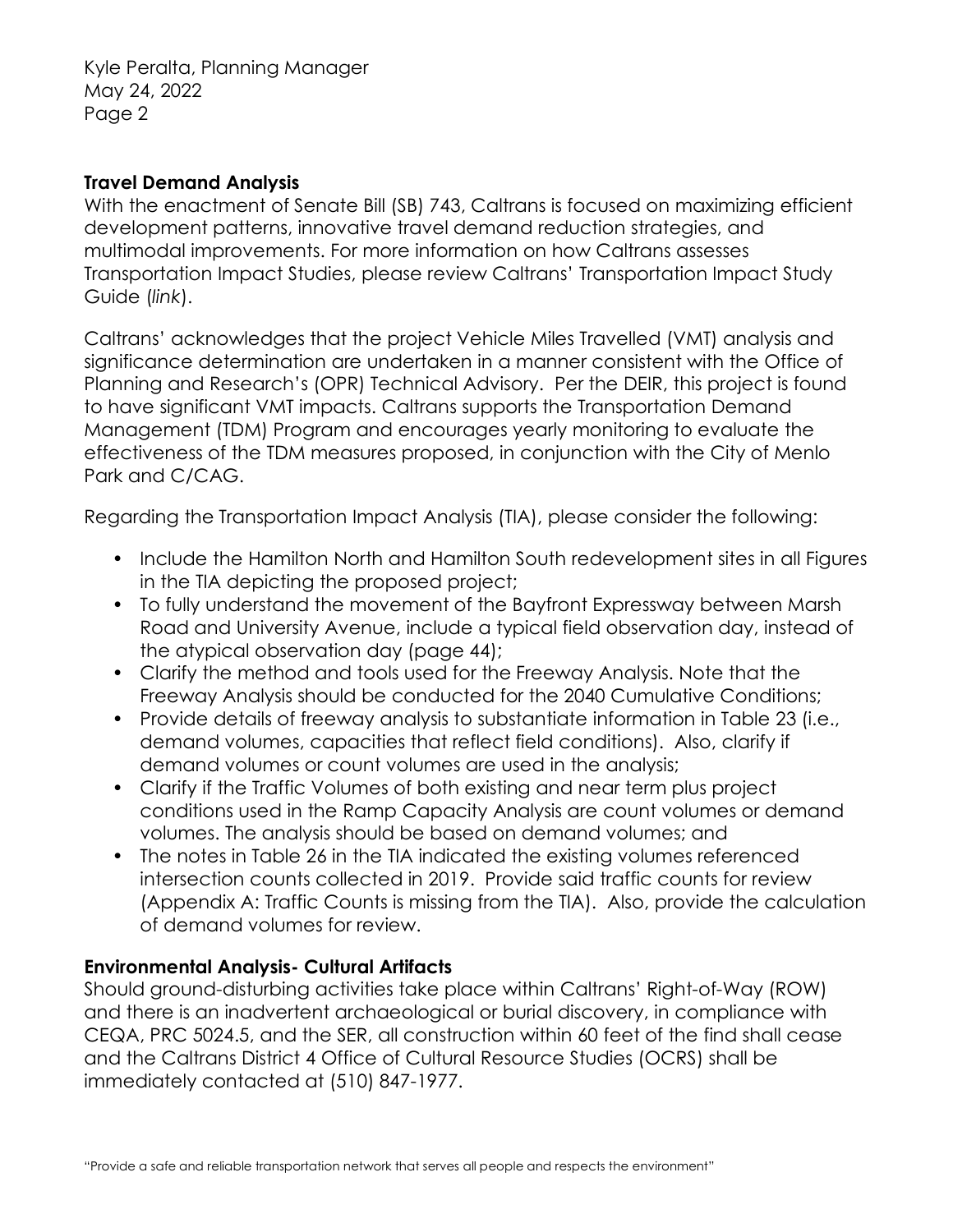Kyle Peralta, Planning Manager May 24, 2022 Page 3

#### **Hydraulics and Maintenance**

Please note the following:

- Coordinate with Caltrans to review the proposed development, as Caltrans is responsible for design and maintenance of pump stations along State Route (SR)- 84. The entire project area and surrounding areas drain to a major trunk line that leads to the Caltrans Ravenswood Pump Station. The pump station pumps the stormwater trunk line to Ravenswood Slough in San Francisco Bay on the north side of SR- 84.
- As part of a holistic approach to understanding existing conditions and impacts from proposed flood protection measures being considered, Caltrans encourages the Project development staff to coordinate with the Strategy to Advance Flood Protection, Ecosystems and Recreation (SAFER) Bay project. The proposed flood protection measures from both projects may impact the tailwater conditions, potential conflicts, flood-related design objectives due to sea level rise and other factors.

## **Equitable Access**

If any Caltrans facilities are impacted by the project, those facilities must meet American Disabilities Act (ADA) Standards after project completion. As well, the project must maintain bicycle and pedestrian access during construction. These access considerations support Caltrans' equity mission to provide a safe, sustainable, and equitable transportation network for all users.

## **Encroachment Permit**

Please be advised that any permanent work or temporary traffic control that encroaches onto Caltrans' ROW requires a Caltrans-issued encroachment permit. As part of the encroachment permit submittal process, you may be asked by the Office of Encroachment Permits to submit a completed encroachment permit application package, digital set of plans clearly delineating Caltrans' ROW, digital copy of signed, dated and stamped (include stamp expiration date) traffic control plans, this comment letter, your response to the comment letter, and where applicable, the following items: new or amended Maintenance Agreement (MA), approved Design Standard Decision Document (DSDD), approved encroachment exception request, and/or airspace lease agreement. Your application package may be emailed to D4Permits@dot.ca.gov.

Please note that Caltrans is in the process of implementing an online, automated, and milestone-based Caltrans Encroachment Permit System (CEPS) to replace the current permit application submittal process with a fully electronic system, including online payments. The new system is expected to be available during 2022. To obtain information about the most current encroachment permit process and to download